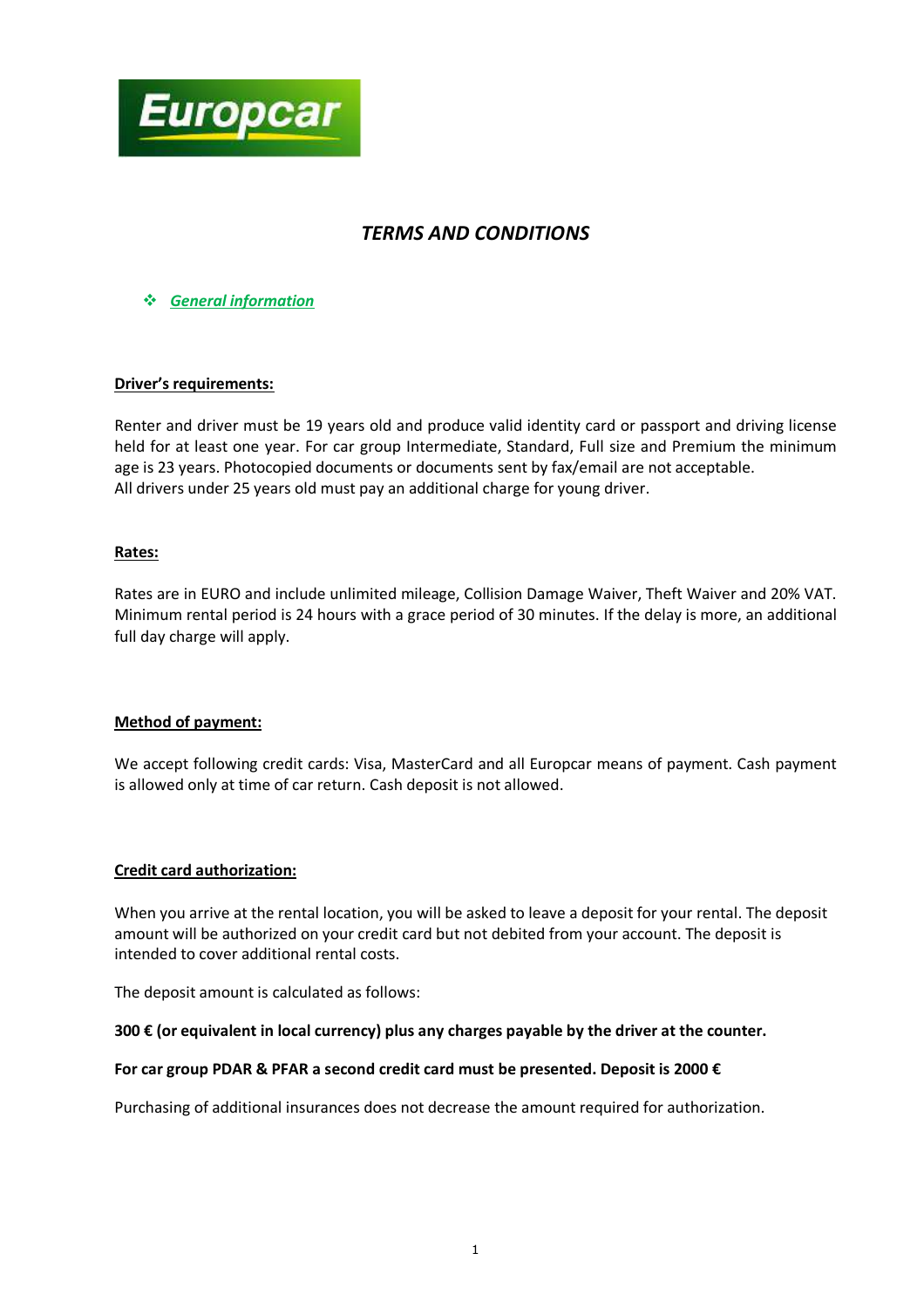## **❖** *<u>Insurances</u>*

# **Excess**

If CDW and THW are purchased or included in the rate, the renter's maximum responsibility in case of damage or theft to the rented vehicle is the amount of money called Excess. This limitation is subject to the renter's obligation to inform Europcar office within 12 hours from the event and provide documents from the police for the accident.

| Car group        | <b>SIPP Codes</b>                         | <b>Basic</b><br>excess<br>$amount*$ | <b>Medium</b><br>protection<br>package<br>excess<br>amount* | <b>Premium</b><br>protection<br>package<br>excess<br>amount* |
|------------------|-------------------------------------------|-------------------------------------|-------------------------------------------------------------|--------------------------------------------------------------|
| Mini             | <b>MDMR</b>                               | 500.00€                             | 100.00€                                                     | $0.00 \text{ } \in$                                          |
| Economy          | EDMR, EDAR                                | 600.00€                             | 150.00€                                                     | $0.00 \text{ } \in$                                          |
| Compact          | CDMR, CDAR, CWMR, CDAE, CMMR              | 750.00€                             | 200.00€                                                     | $0.00 \text{ } \in$                                          |
| Intermediate     | IDMR, IDAR, IWMR, SVMR                    | 900.00€                             | 250.00€                                                     | $0.00 \text{ } \in$                                          |
|                  | IFMR, IFAR, IGMV, IGAV, SDMR, IGMR, IGAR, |                                     |                                                             |                                                              |
| Standard         | SFAR, LVMD                                | 1100.00€                            | 250.00€                                                     | $0.00 \text{ } \in$                                          |
| <b>Full Size</b> | <b>FFAR</b>                               | 1 350.00 €                          | 300.00€                                                     | $0.00 \text{ } \in$                                          |
| <b>Full Size</b> | FDAR, UDAD                                | 1 350.00 €                          | 300.00€                                                     | $0.00 \text{ } \in$                                          |
| Premium          | PDAR, PFAR                                | 1 800.00 €                          | 500.00€                                                     | $0.00 \text{ } \in$                                          |

#### **Super Covers**

|                                                       | <b>Basic</b><br><i>*Full excess</i><br>amount | Medium<br>$\color{red}$ $\color{red}$<br>$\star$ .<br><i>*Reduces</i><br>excess amount | Premium<br><i>*<u>Zero excess</u></i><br>amount |
|-------------------------------------------------------|-----------------------------------------------|----------------------------------------------------------------------------------------|-------------------------------------------------|
| Theft protection                                      | $\boldsymbol{V}$                              | V                                                                                      | V                                               |
| Collision and damage<br>protection                    | V                                             | V                                                                                      | V                                               |
| Personal accident protection<br>(driver & passengers) | $\boldsymbol{x}$                              | V                                                                                      | V                                               |
| Windshield damage<br>protection                       | $\boldsymbol{x}$                              | V                                                                                      | V                                               |
| Tire damage protection                                | X                                             | V                                                                                      | V                                               |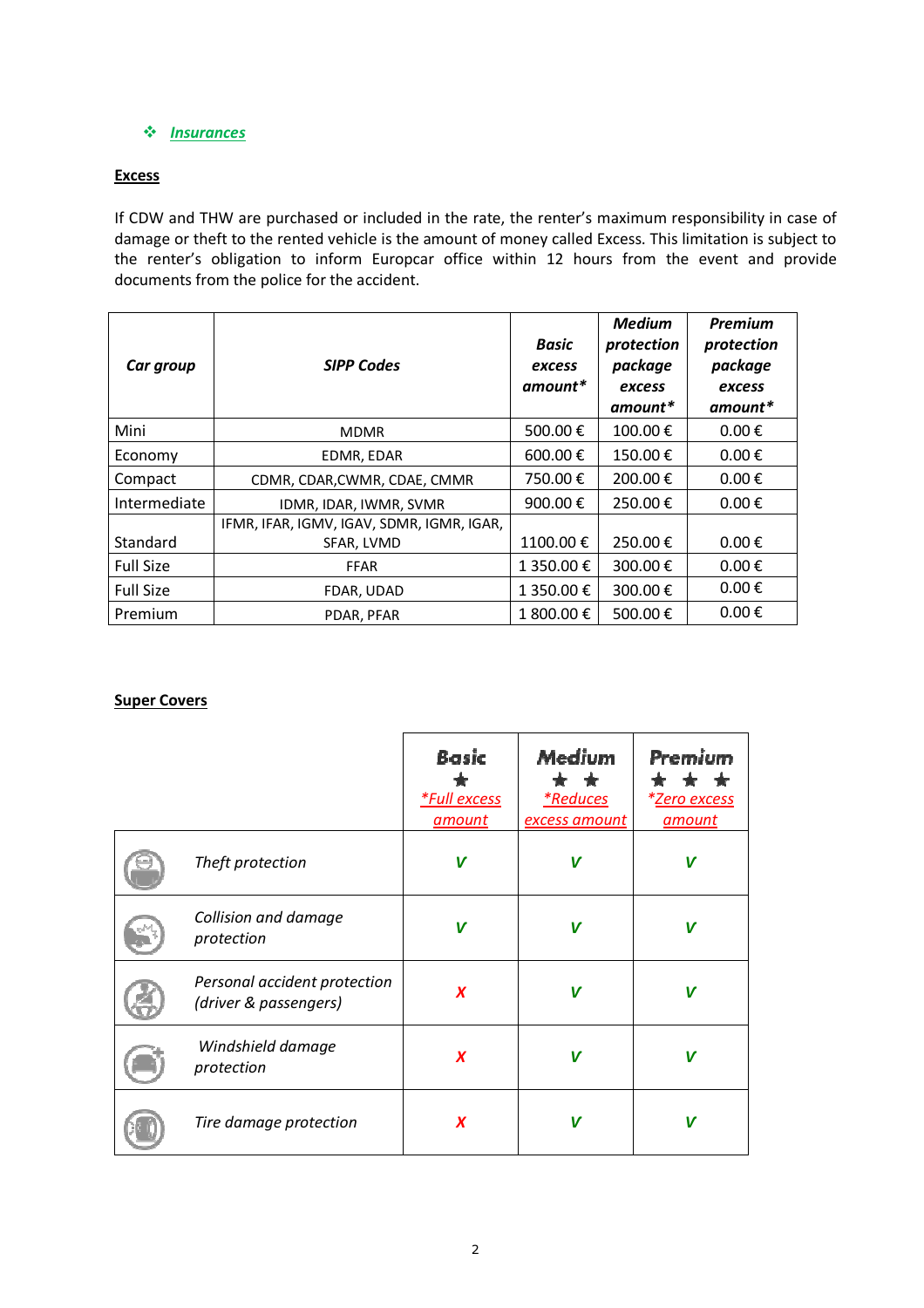#### **Basic Insurance**

Third Party Liability is included in the rental cost and the car is covered according to Bulgarian law. A copy of the document is available in the car for inspections.

Collision Damage Waiver /CDW/ can be purchased or included in the rental rate and limits renter's liability to the basic excess amount. Collision damage waiver does not cover tires, windscreen, glasses, the underbody of the vehicle and missing parts.

Theft Waiver /THW/ can be purchased or included in the rental rate and limits renter's liability to the basic excess amount.

#### **Medium Protection Package**

The renter can reduce excess to a certain amount in case of damage, theft and it also covers windscreen, lights, glasses, tires and the underbody of the vehicle. The insurance is not valid for missing parts of the vehicle.

| Car group             | From 1-4 days | From 5-14 days | From 15+ days |
|-----------------------|---------------|----------------|---------------|
| Mini                  | 12.00€        | 10.00€         | 9.00€         |
| Economy               | 12.00€        | 10.00€         | 9.00€         |
| Compact               | 15.00€        | 14.00€         | 12.00€        |
| Intermediate          | 15.00€        | 14.00€         | 12.00€        |
| Standard              | 15.00€        | 14.00€         | 12.00€        |
| <b>Full Size FFAR</b> | 21.00€        | 20.00€         | 18.00€        |
| Full Size FDAR, UDAD  | 21.00€        | 20.00€         | 18.00€        |
| Premium               | 21.00€        | 20.00€         | 18.00€        |

#### **Premium Protection Package**

The renter can further reduce his risk to *ZERO* by purchasing Premium Protection Package. The renter must be at least 26 years old in order to purchase this insurance.

|                       |               | <b>From 5-14</b> |               |
|-----------------------|---------------|------------------|---------------|
| Car group             | From 1-4 days | days             | From 15+ days |
| Mini                  | 17.00€        | 15.00€           | 12.00€        |
| Economy               | 17.00€        | 15.00€           | 12.00€        |
| Compact               | 20.00€        | 18.00€           | 15.00€        |
| Intermediate          | 20.00€        | 18.00€           | 15.00€        |
| Standard              | 20.00€        | 18.00€           | 15.00€        |
| <b>Full Size FFAR</b> | 27.00€        | 24.00€           | 22.00€        |
| Full Size FDAR, UDAD  | 27.00€        | 24.00€           | 22.00€        |
| Premium               | 30.00€        | 27.00€           | 25.00€        |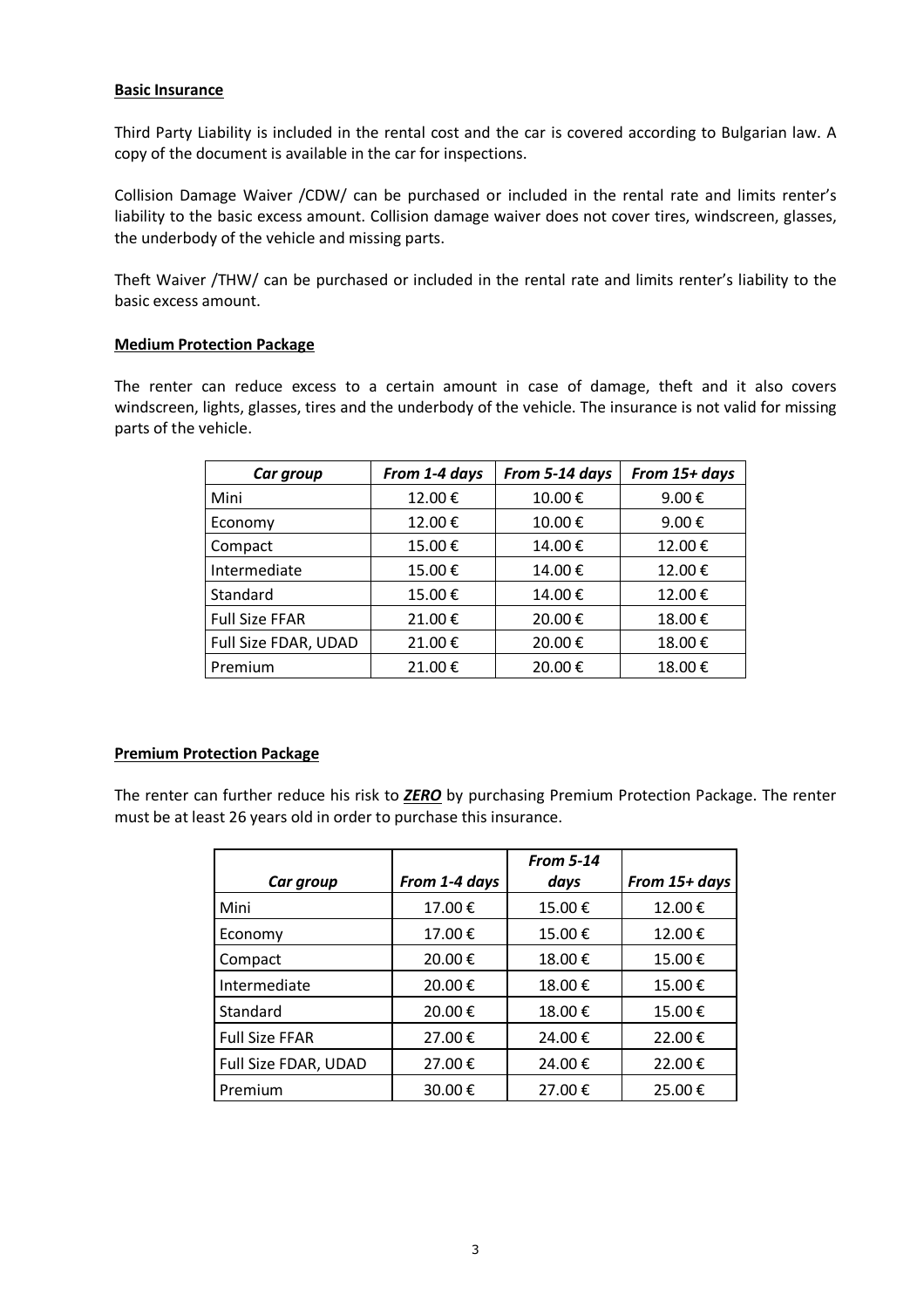## **Personal Accident Insurance / PAI /**

3.60 Euro per day – in case of personal injury due to an accident the insurance covers compensation up to 5.000 Euro per passenger in the rented car, including the driver.

**Super Protection Collision Damage Waiver / SPCDW /** - reduces excess to zero only in case of damage but does not cover windscreen, lights, tires, glasses and the underbody of the vehicle. **Super Protection Theft Damage Waiver / SPTHW** /- reduces excess to zero only in case of theft.

| Car group             | <b>SPCDW</b> | <b>SPTHW</b>        |
|-----------------------|--------------|---------------------|
| Mini                  | 8.00€        | 4.00€               |
| Economy               | 8.00€        | 4.00€               |
| Compact               | 12.00€       | $6.00 \text{ } \in$ |
| Intermediate          | 12.00€       | $6.00 \text{ } \in$ |
| Standard              | 16.00€       | 8.00€               |
| <b>Full Size FFAR</b> | 16.00€       | 8.00€               |
| Full Size FDAR, UDAD  | 16.00€       | 8.00€               |
| Premium               | 16.00€       | 8.00€               |

#### *All Super Covers are in EURO per day and are non refundable.*

**NB**: The payment of any of the super insurances does not relieve the renter of the obligation to obtain and provide Europcar Bulgaria with written report from the police in case of damage or theft.

There is no coverage and the renter should pay the total amount of damages or losses in case of:

- The damage or theft is not reported until 12 hours to Europcar Bulgaria and immediately to the

Police and a police report or reference number obtained;

- Loss of wipers, aerial, car emblems, mirrors, broken windows by negligence, wheel-rims;
- Damage or loss of interior parts;
- Any events resulting from alcohol or drug abuse;
- Damage caused to the rented vehicle because of off road driving;
- Any unauthorized repairs;

# *Additional options & charges*

**Additional driver -** 5.00 Euro per day, not more than 60.00 Euro per rental no matter of the number of the drivers (There is no charge for additional driver if he/she is a family member).

**Young Driver** - 7.20 Euro per day, not more than 86.40 Euro per rental.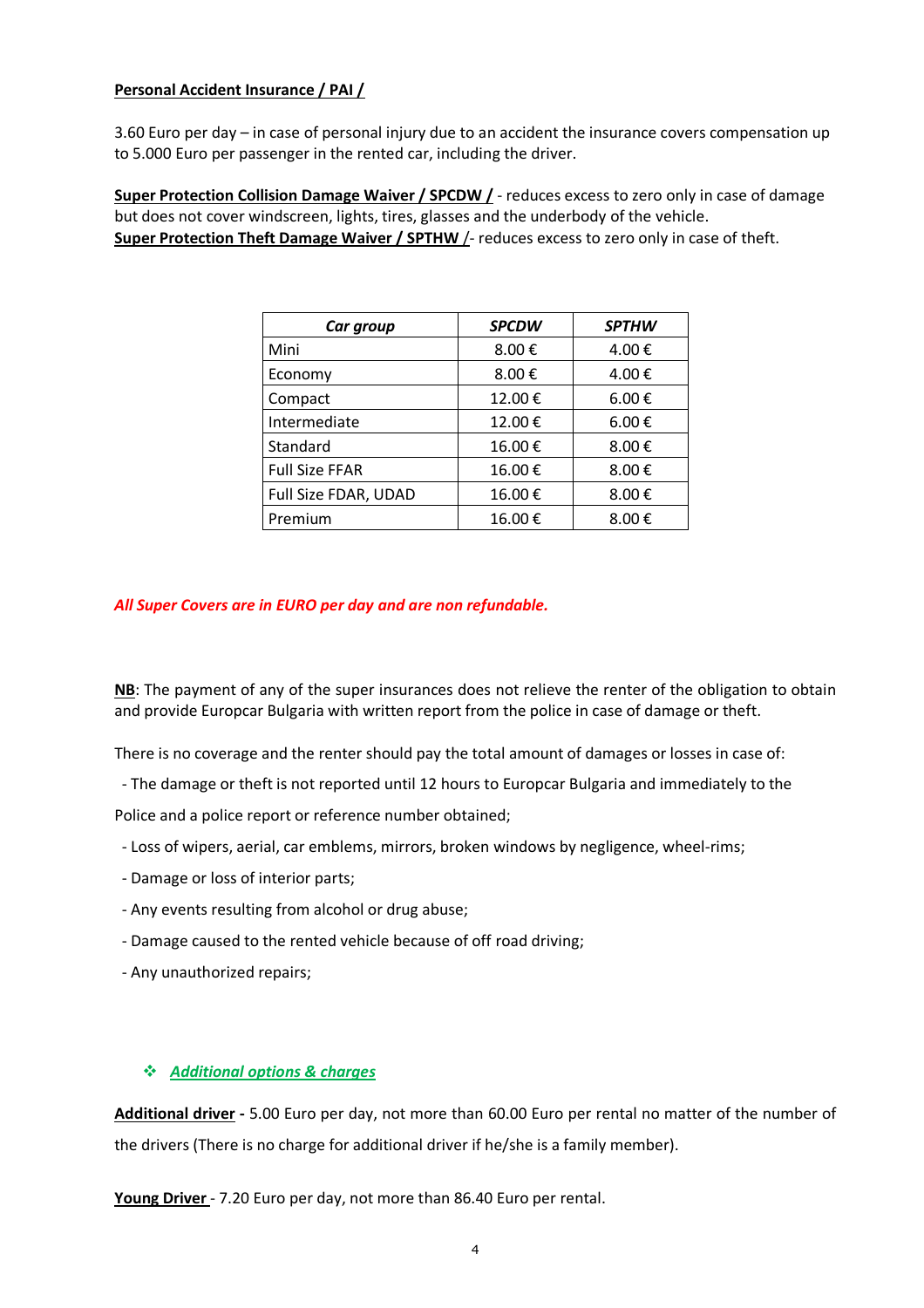**Ski rack** – 4.00 Euro per day, not more than 48.00 Euro per rental.

**Snow chains** – 4.00 Euro per day, not more than 48.00 Euro per rental.

**Baby seat** – 5.00 Euro per day, not more than 60.00 Euro per rental.

**Navigation system** – 8.00 Euro per day, not more than 96.00 Euro per rental.

Penalty charge in case of damage or loss of special equipment is 120.00 Euro except the navigation system. Penalty charge in case of damage or loss of navigation system is 300.00 Euro. For missing parts as charger, holder or missing bag of the navigation 30.00 Euro charge will apply.

**Lost registration documents or Lost plate number –** a fine of 120.00 Euro will apply.

**Lost car keys -** depending on car manufacturer's pricelist.

Winterization fee - 3.60 Euro per day and not more than 43.20 Euro per rental. Applicable from 1<sup>st</sup> November until 31<sup>st</sup> March.

**Accident administration fee -** in case of an accident, there is a non-refundable fee of 36.00 Euro to cover administration expenses, irrespectively of driver's liability and covers applicable.

**No Show Fee** – 95.00 Euro

**Late Cancellation Fee <48h** – 50.00 EUR

**Lost/Stolen Parking ticket** - In the event of lost/stolen parking ticket from airports where Europcar Bulgaria has presence, the Renter shall pay a nonrefundable fine of 60.00 Euro including VAT.

**Smoking Fee** – All Europcar Bulgaria vehicles are smoke free. There is a charge of 50.00 Euro applicable for smoking in the vehicle.

**IMPORTANT!** – Please have in mind that according to Bulgarian Law the authorities have the right to seize the vehicle registration card if the renter has used alcohol or intoxicants while in possession or driving the rented vehicle. In such cases the renter shall be charged for the days we are not able to use the vehicle according to our standard rental rates.

**The Lessor shall bear no responsibility for lost, damaged or stolen personal items and belongings.**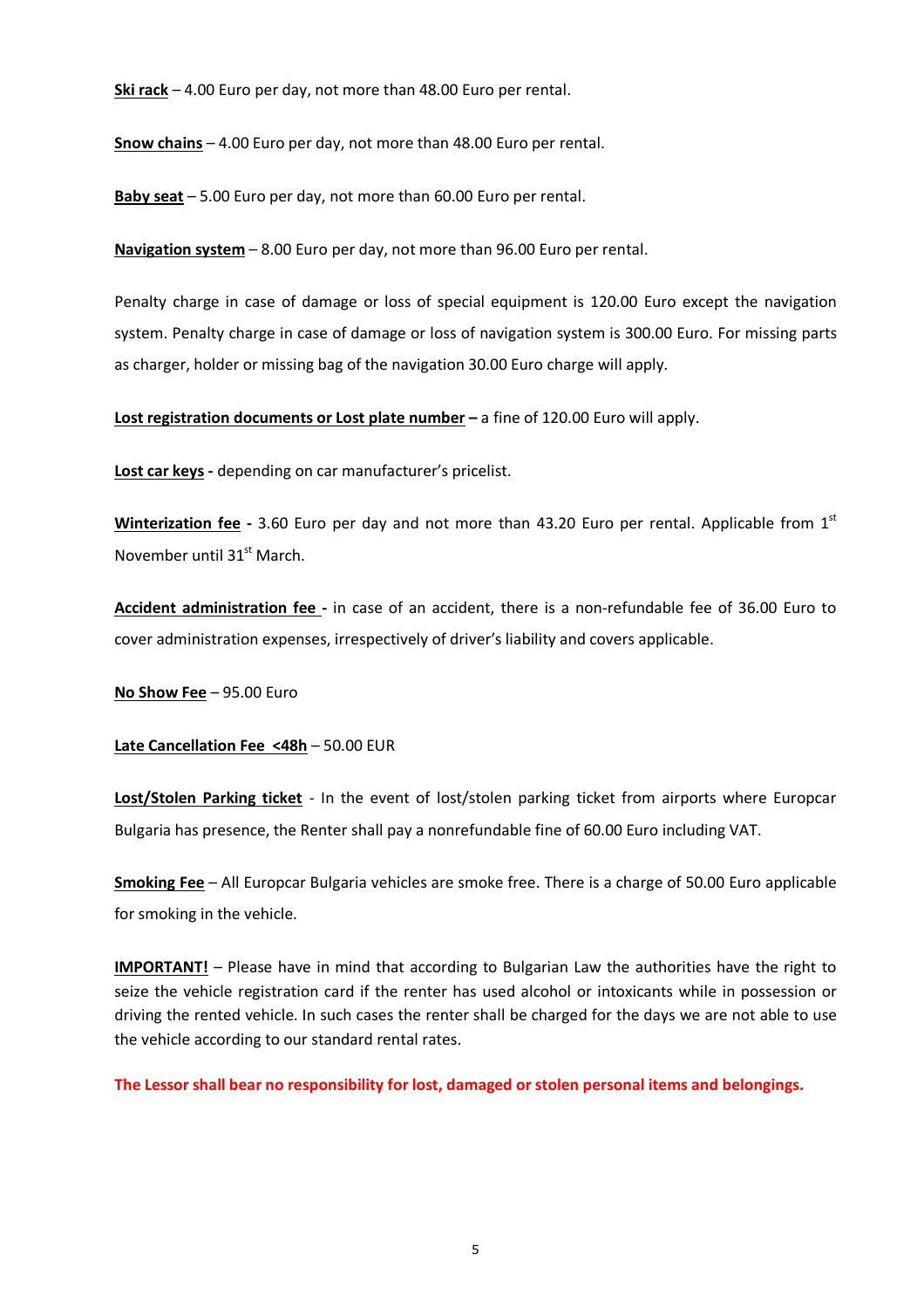#### *Other services*

**Delivery and Collection -** free within city limits and working hours (only in cities where Europcar has offices). Outside working hours an additional charge will apply. Outside city limits customer has to pay 0.96 EUR per kilometer from the nearest Europcar location.

Available only on request. For more information please contact our Reservation Department at reservations@europcar.bg .

**Cross-border authorization -** cross border rentals are available on request and are subject to permission by Europcar Bulgaria. Please ask at time of booking.

| Cross border to:                        | Price       | <b>Availability</b>                            |
|-----------------------------------------|-------------|------------------------------------------------|
|                                         | 72,00 € per |                                                |
| EU COUNTRIES & NON-EU COUNTRIES         | rental      | request minimum two working day before pick up |
| UK, Turkey, Kosovo, Albania and ex USSR |             |                                                |
| countries                               | n/a         | <b>Cross border is NOT ALLOWED!</b>            |

# **If the cross border is not authorized the penalty amount will be 5 (five) times the price of Crossborder authorization.**

**One way rentals –** domestic and international One ways are allowed only on request with an additional charge.

#### **Domestic One Ways**

There is а minimum rental of 2 days for Domestic one ways.

| <b>From city</b> | To city        | Amount per one way /<br>kilometer |
|------------------|----------------|-----------------------------------|
| Sofia            | Varna, Bourgas | 180.00€                           |
| Sofia            | Other cities   | $0.96 \text{ } \in$ / km          |
| Varna            | Sofia          | 180.00€                           |
| Varna            | <b>Bourgas</b> | 96.00€                            |
| Varna            | Other cities   | $0.96 \text{ } \in$ / km          |
| <b>Bourgas</b>   | Sofia          | 180.00€                           |
| <b>Bourgas</b>   | Varna          | 96.00€                            |
| <b>Bourgas</b>   | Other cities   | $0.96 \text{ } \in$ / km          |

**If the domestic one-way is not authorized the penalty amount is 300.00Euro.** 

#### **International One Ways (only to major international airports)**

There is а minimum rental of 3 days for International one ways.